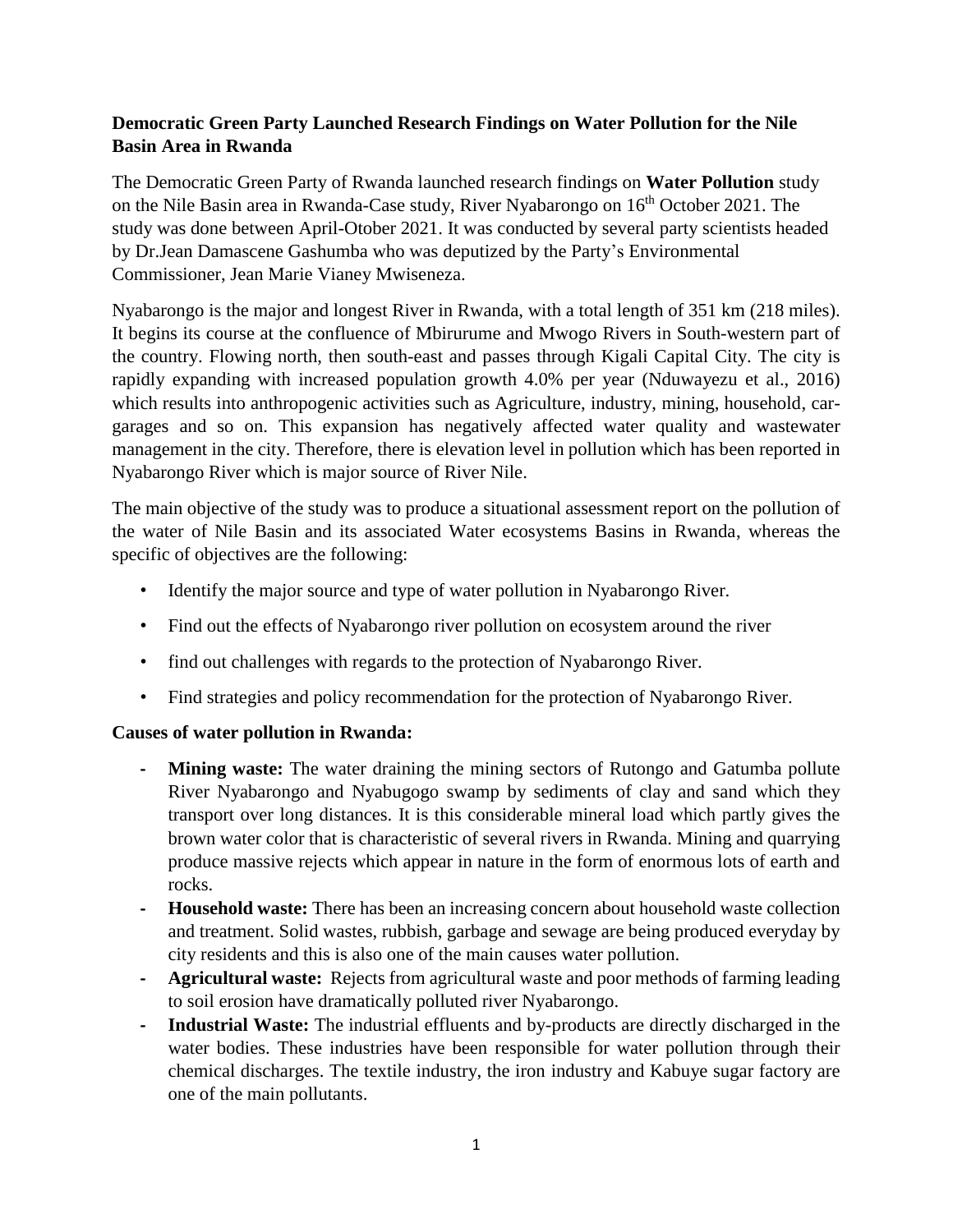**- Car garage waste:** They are many different chemical substances and processes used at an auto mechanic workshop, which are potentially dangerous both to the environment and to the health of human beings as well as animals. It was clear from the results of the analytical studies of the physicochemical parameters and heavy metals determination of both soil and groundwater from auto- mechanic villages that there is a high degree of contamination and pollution. This expansion has negatively affected water quality management in the city, especially wastewater management. Elevated levels of pollution have been reported in some of the major rivers passing through the City of Kigali, such as Nyabugogo River and Mpazi River. The Nyabugogo Swamp feeds into the Nyabarongo River and is major outlet of the City of Kigali and it receives all the wastewater from City.

#### **Research Findings on Source of pollutants:**

- **-** Household wastes are 45.6% (n=41),
- Industrial wastes  $15.6\%$  (n=14),
- **-** Car-garage 13.3% (n=12),
- **-** Crop harvesting 7.8% (n=7),
- **-** Wastes from livestock 6.7% (n=6)
- **-** other sources that actually lead to pollution in Nyabarongo river at the rate of 11.1% (n=10)

## **DETAILS OF RESEACH FINDINGS AND EFFECTS AND RECOMMENDATIONS**

#### **1. Major source and type of water pollution in Nyabarongo River**

*Table 1. Major source and type of water pollution in Nyabarongo River.*

|  |                       |           |         | Valid   |
|--|-----------------------|-----------|---------|---------|
|  |                       | Frequency | Percent | Percent |
|  | Valid Crop harvesting |           | 7.8     | 7.8     |
|  | Livestock             | 6         | 6.7     | 6.7     |
|  | Household waste 41    |           | 45.6    | 45.6    |
|  | Industrial waste      | 14        | 15.6    | 15.6    |
|  | car garage waste      | 12        | 13.3    | 13.3    |
|  | Others                | 10        | 11.1    | 11.1    |
|  | Total                 | 90        | 100.0   | 100.0   |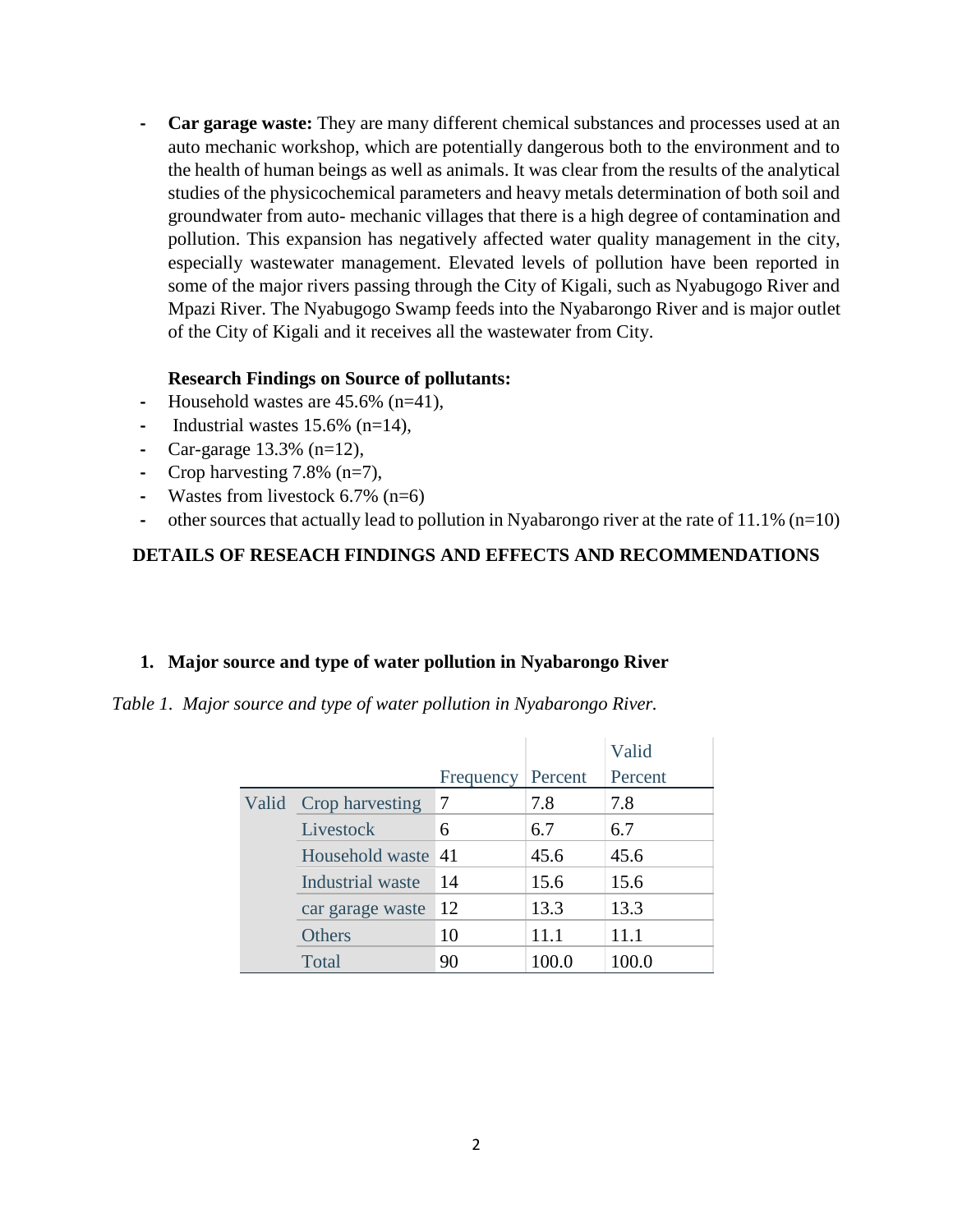

Figure 1**:** Major source and type of water pollution in Nyabarongo River

#### **1.1.Households waste**

Household waste, composed of mainly of: rubbish, garbage and sewage are being produced everyday by City residents surrounding Nyabugogo swamp and the proceed waste is directly rejected in the ravine that leads to Nyabugogo swamp.

The data revealed that majority of the household waste are being generated highly than other means of activities that contribute to waste generating. The higher the waste generated the greater the probability of polluting water bodies nearby. Most of the respondents agreed that household waste leads to greater water pollution in Nyabarongo river at a rate of 47,8%.

### **1.2.Agricultural waste**

The growth of crop production has been achieved by Nyabarongo river surrounding communities through the intensive use of inputs such as pesticides and chemical fertilizers. The trend has been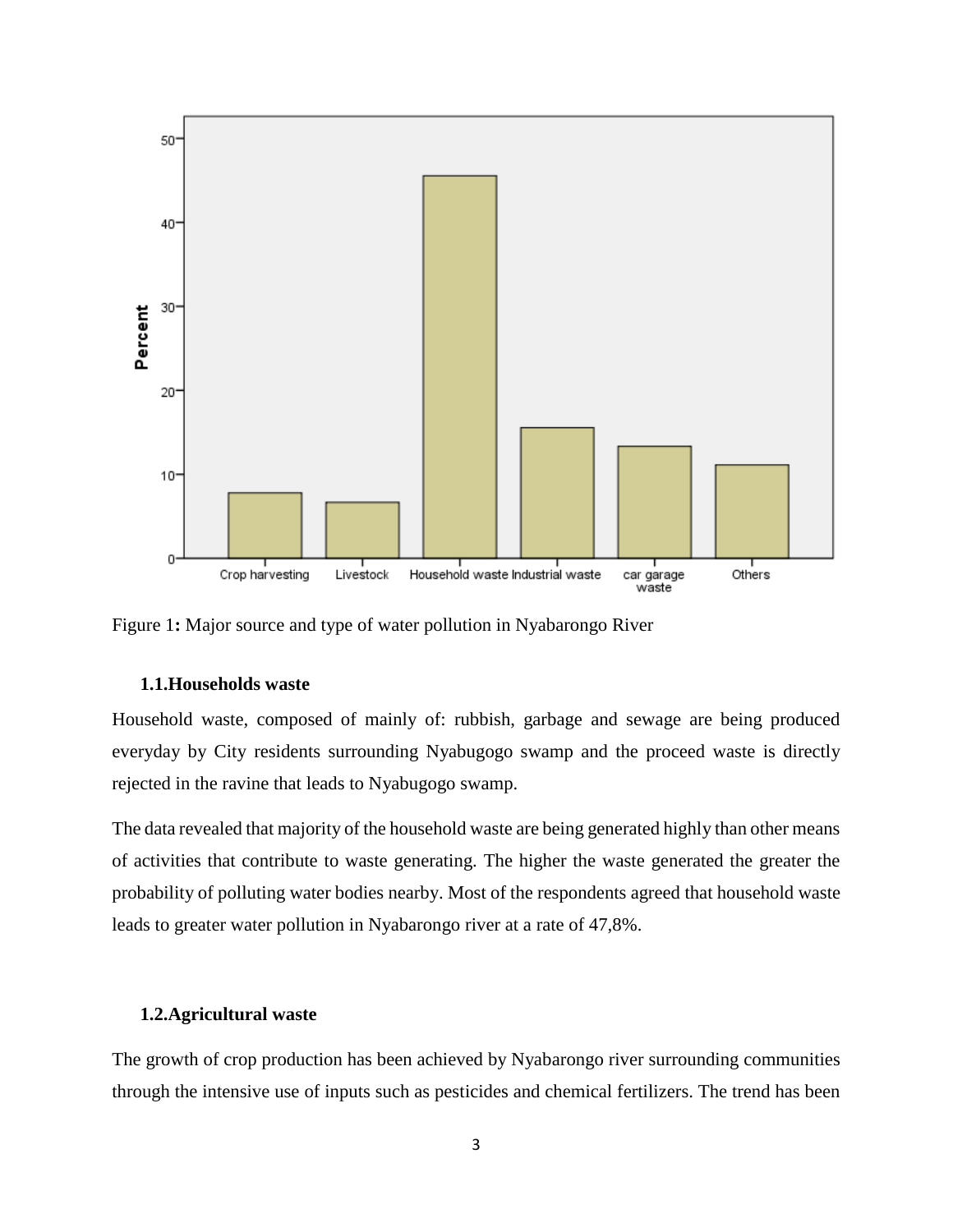amplified by the expansion of agricultural land, with irrigation playing a strategic role in improving productivity and rural livelihoods while also transferring agricultural pollution to water bodies because it is done without respecting soil erosion control and other ecosystem protection measures. Nyabarongo's landscape is consisted with many hills and mountains with occurrence of soil erosion that leads to the river and consequently results into water pollution. In fact, water scarcity is a major threat for rain-fed agriculture depending on type of crops grown. The over-exploitation of plant and animal biodiversity in water bodies is also an issue impacting negatively on the services of the swamps. Rwanda Environment Management Authority states that the reduction of vegetation cover leads to evaporation of water by direct radiation, a reduction of the function of sediments retention and flood control, a gradual erosion of biodiversity (REMA, 2005).

This research ranks the agriculture water pollution at second place at a rate of 24.4%.



Figure 2. Waste from agricultural activities around Nyabarongo

### **1.3.Industrial waste**

The industrial effluents and by-products are discharged in the water bodies. A number of industries in the Kigali City wetland system include the textile industry, the iron industry which manufactures iron sheets, paint factories and the Kabuye sugar factory among others. These industries have been responsible for water pollution by the chemical discharges from the industries. The pollutants are for the most part toxic to humans, animals and water in some instances and also interfere with the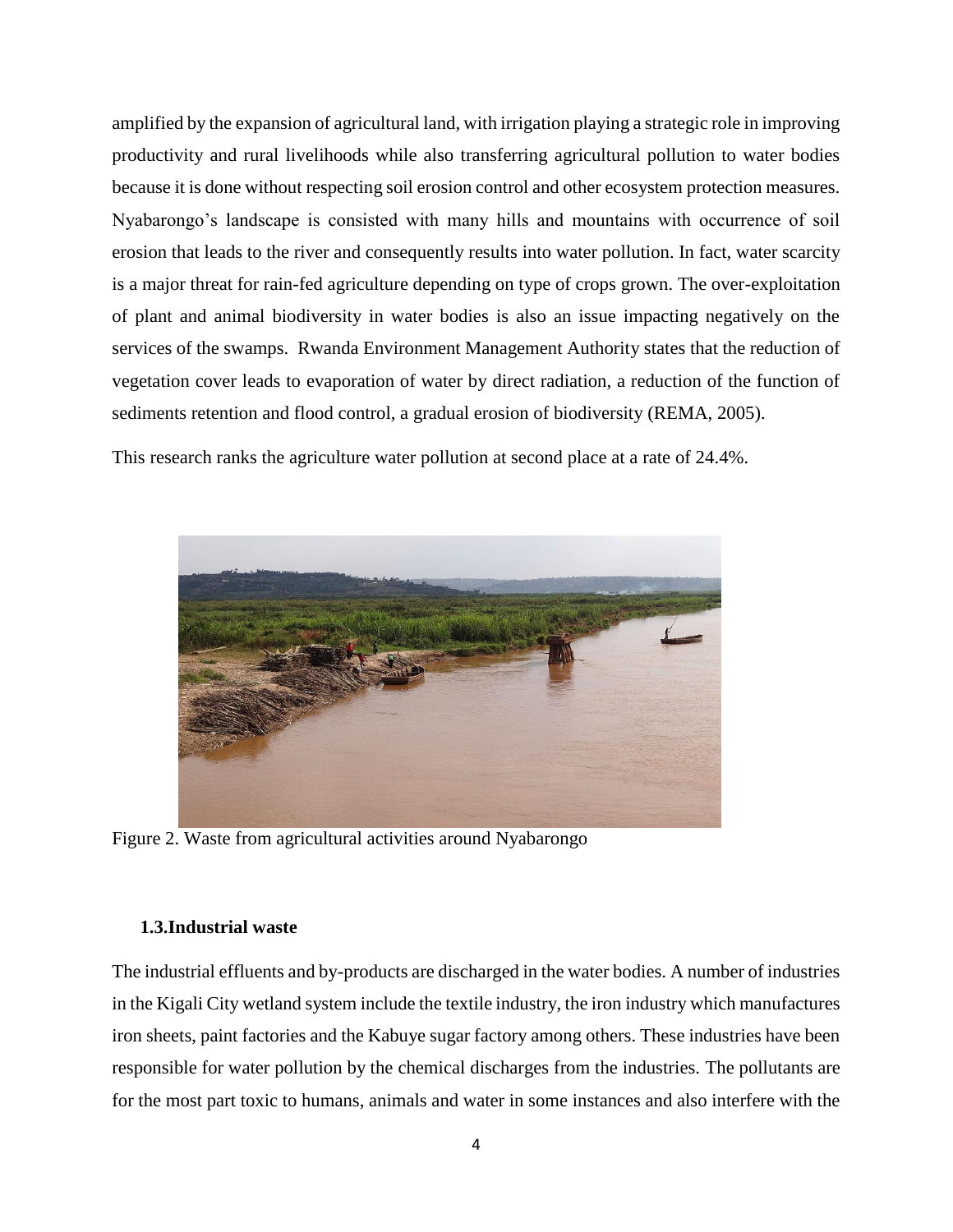environment by polluting soils (High levels of Zinc were detected in the river after Kigali going downstream. Zinc causes a wide range of medical problems to the human body including birth defects, loss of smell and organ damage. "The level of zinc is undetectable upstream of the Nyabugogo River and starts to increase especially after the Kabuye sugar refinery factory where the highest peak of zinc level all along the Nyabugogo River is located," reads the study. The acidity of Nyabarongo river was also found to be unusually higher.

The industrial waste is ranked at  $3<sup>rd</sup>$  place in polluting Nyabugogo swamp at a rate of 10%

#### **1.4.Mining waste**

The water drainage from mining sectors of Rutongo and Gatumba pollute Nyabarongo river and Nyabugogo swamp by sediments of clay and sand which they transport over long distances. It is this considerable mineral load which partly gives them the brown color that is characteristic of the rivers in Rwanda. Mining and quarrying produce massive rejects which appear in nature in the form of enormous lots of earth and rocks. Erosion from rain water transports the mineral residue towards the valleys where streams are filled and covered by the residue which may be toxic to biodiversity (Rwanda Environment Management Authority, 2008).

The quality of Nyabarongo River was found to be deteriorating due to washing of minerals, mining in rivers that feed it, dumping mineral waste left-over soil and discharging waste water into the river. Companies such as Rwanda Rudniki Company, AFRISET, AFRICOME INTERNATIONAL Ltd, SOREMI Intego, and Cyamazima Berthe, all sent mineral waste leftover soil to Nyabarongo River near Nyabarongo hydro power plant located in Mushishiro sector, Matyazo cell. Apart from the poisonous chemicals, mining companies are also aiding the massive loss of top soil which is channeled into Nyabarongo River. It is part of the reason Nyabarongo has a distinct brown color.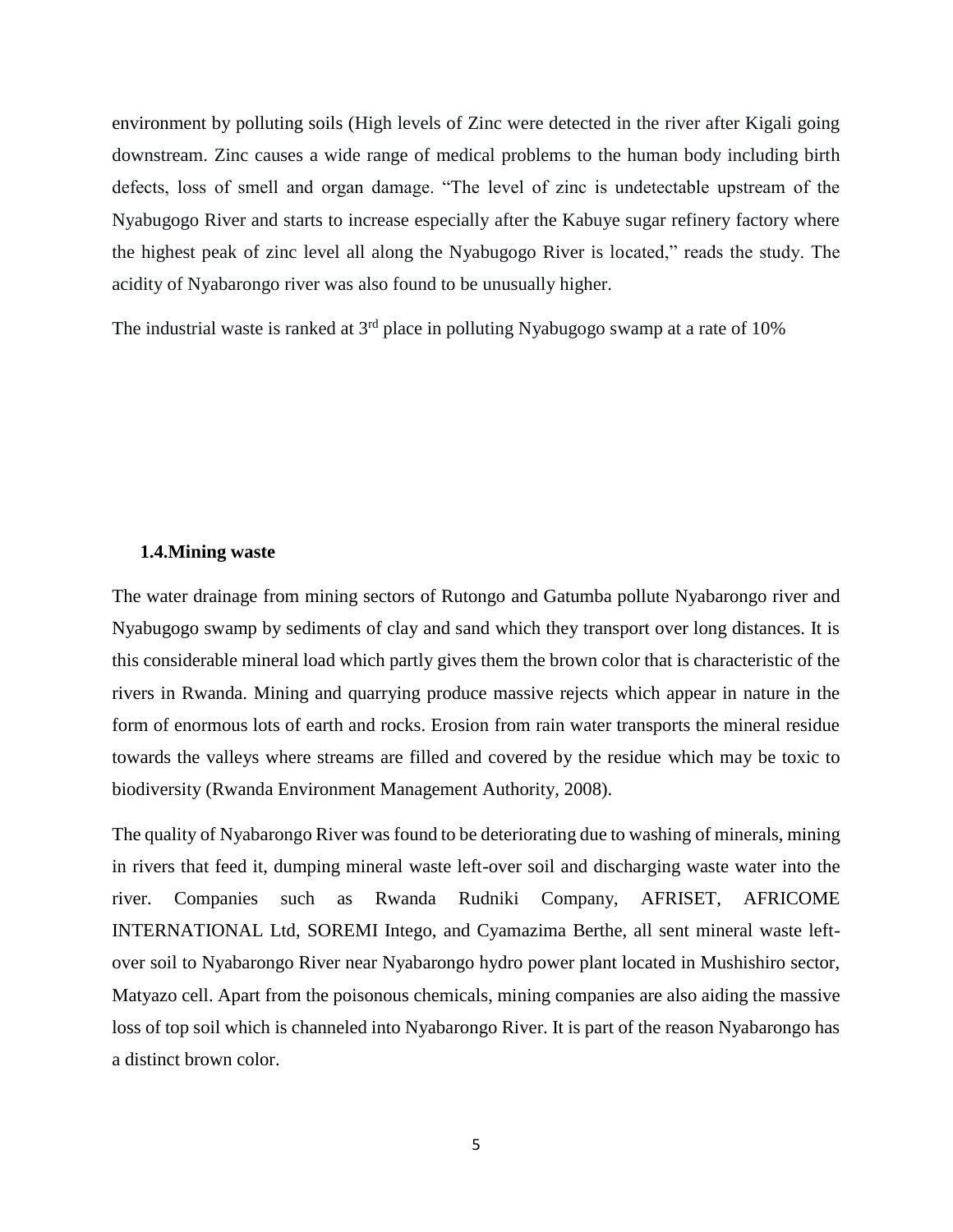

Figure 3. Mining operators at Nyiramusenyi River flow into Sebeya River

### **1.5.Car garage waste**

There are many different chemicals, substances and processes used at an auto mechanic workshop, which are potentially dangerous both to the environment and to the health of human beings as well as animals. It was clear from the results of the analytical studies of the physicochemical parameters and heavy metals determination of both soil and groundwater from auto- mechanic villages that there is a high degree of contamination and pollution. It has been observed that various pollutants including the heavy metals and oil and grease build up to very high concentrations in the soil, and thereby percolate into the groundwater, thereby posing great hazards to people who consume the water, and also great hazards to the soil. The soil quality becomes compromised, thus posing challenges to groundwater due to seepage during the raining season. This not only affects the human population that depends on such water, but the soil fauna is equally decimated.

#### **2. Effects of Nyabarongo river pollution on ecosystem around the river**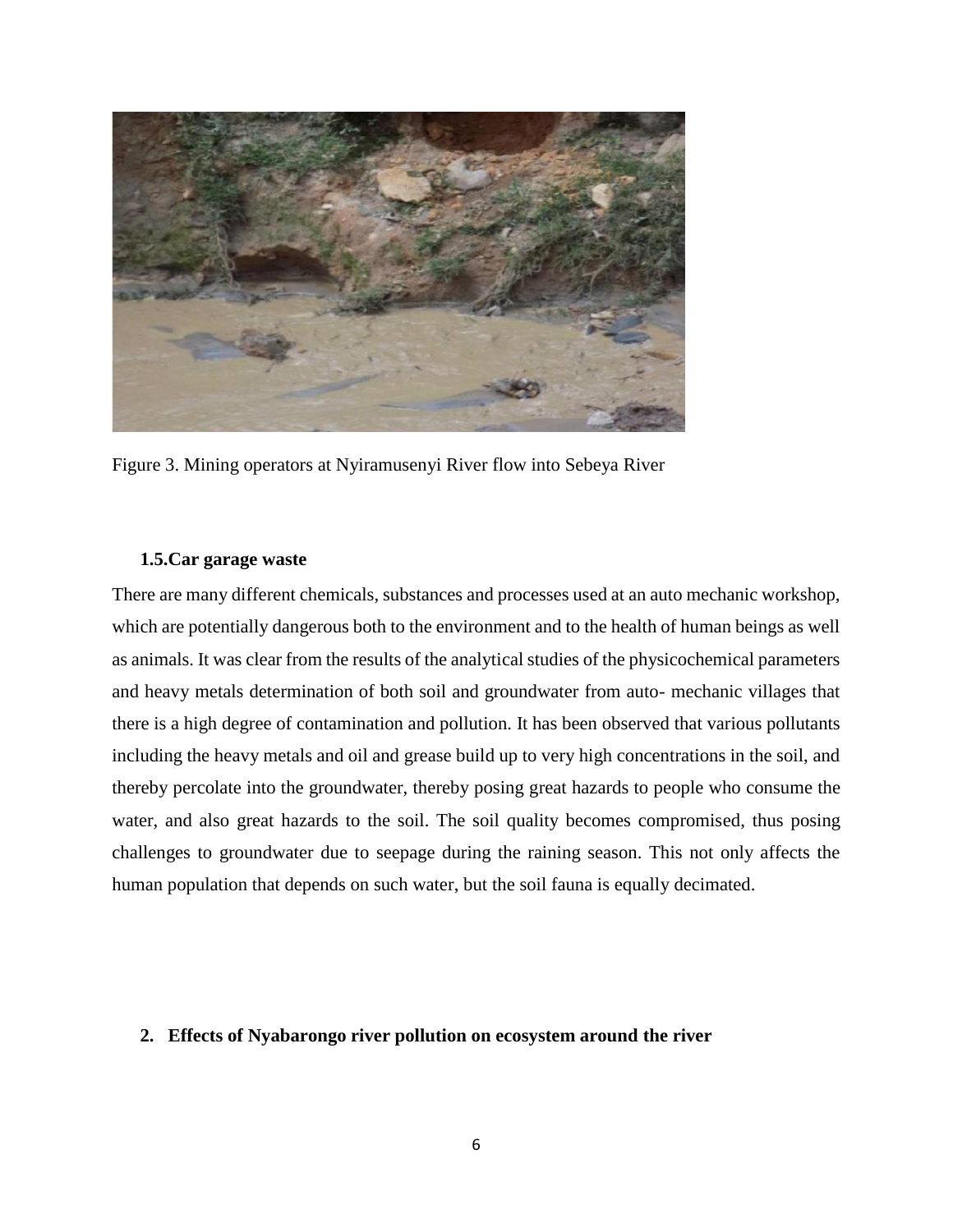|       |                                | Frequency | Percent | Valid<br>Percent |
|-------|--------------------------------|-----------|---------|------------------|
| Valid | <b>Diseases</b>                | 72        | 80.0    | 80.0             |
|       | loss of fishes in the<br>river | 14        | 15.6    | 15.6             |
|       | Hunger                         | 2         | 2.2     | 2.2              |
|       | None                           | 2         | 2.2     | 2.2              |
|       | Total                          | 90        | 100.0   | 100.0            |

*Table 2: Effects of Nyabarongo river pollution on ecosystem around the river*



Figure 4**:** Effects of Nyabarongo river pollution on ecosystem around the river

According to the findings in the table above, effects of water pollution in Nyabarongo is mostly;

### **2.1. Diseases that infects people who use it where it is rated on 80%**

Many respondent during our research confirmed that diseases arise due to Polluted water from Nyabarongo river. Generally, when water exceeds the auto purification where it is unable to be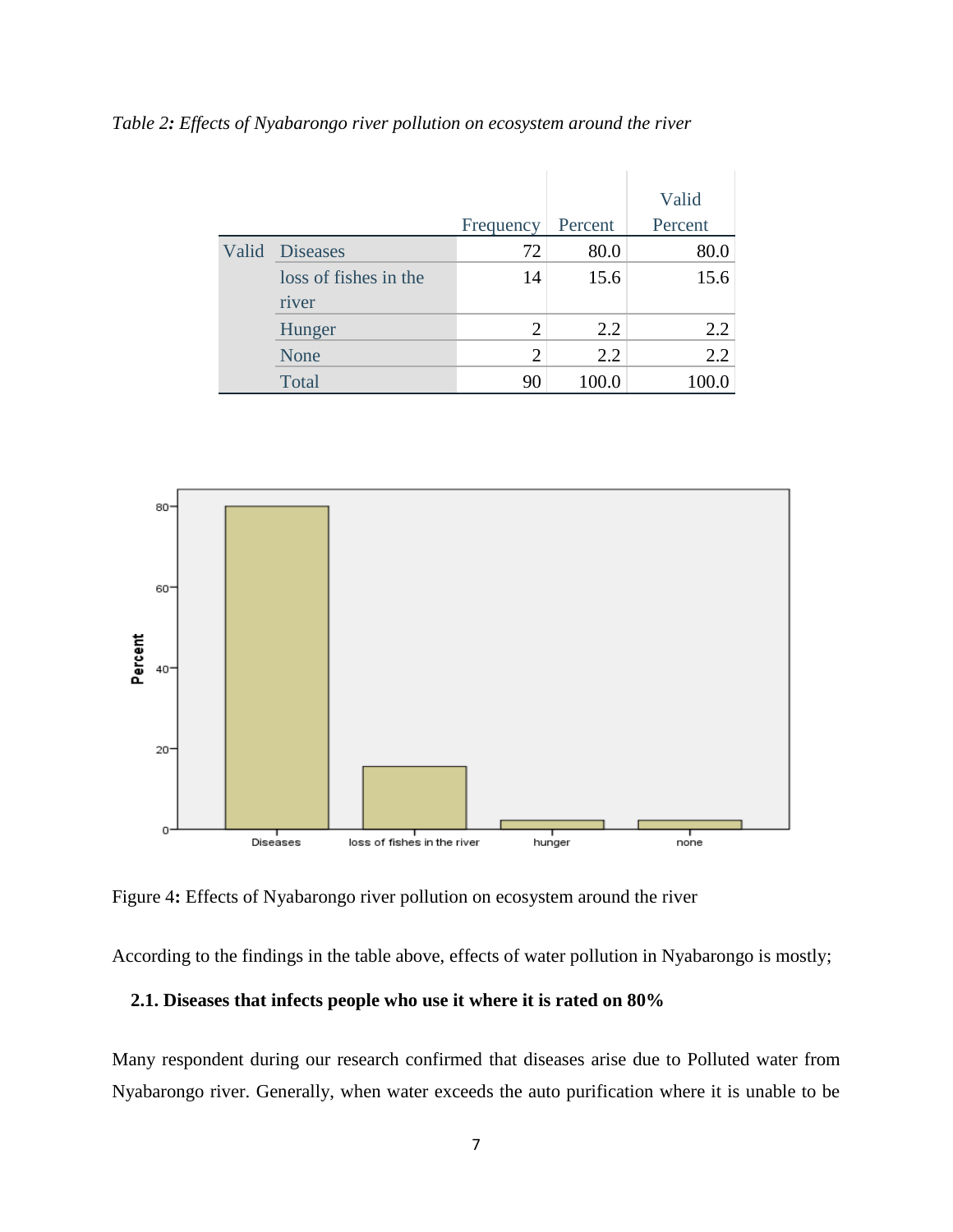purified it is taken as polluted water and this may cause some diseases such as Cancer due to heavy metals that may be found in the river but also microbes in the river cause different water borne diseases like diarrhea and cholera. But there is no assessment yet done in the clinics or hospitals showing the extent to which people are being affected or sick because of using contaminated polluted water of Nyabarongo river.

#### **2.2. Loss of fisheries in the river**

Oil spill creates a great concern as a big quantity of oil goes into the river and does not dissolve with water; thus opens trouble for local marine wildlife such as fish, birds and sea otters. The effluents and waste water from domestic outlets, municipal sewage, canning industries, food processing units also affects microorganism that are within water bodies. This contaminant is also accountable for endangering water birds, plants and unfavorably disturbing the usual activities. Loss of fisheries in the river was rated on 15.6%

#### **2.3. Hunger**

Nyabarongo took more of the soil due to rain and presence of soil erosion, this impacts the productivity on the cultivated land due to degradation of soil. The lower the productivity the lower the living standard of one's family, as well as the entire country will be affected.

#### **3. Challenges with regards to the protection of Nyabarongo River.**

*Table 3: Challenges with regards to the protection of Nyabarongo River*.

|                            |           |         | Valid   |
|----------------------------|-----------|---------|---------|
|                            | Frequency | Percent | Percent |
| Valid Inadequate financial | 22        | 24.4    | 24.4    |
| resources                  |           |         |         |
| low skills and             | 21        | 23.3    | 23.3    |
| knowledge                  |           |         |         |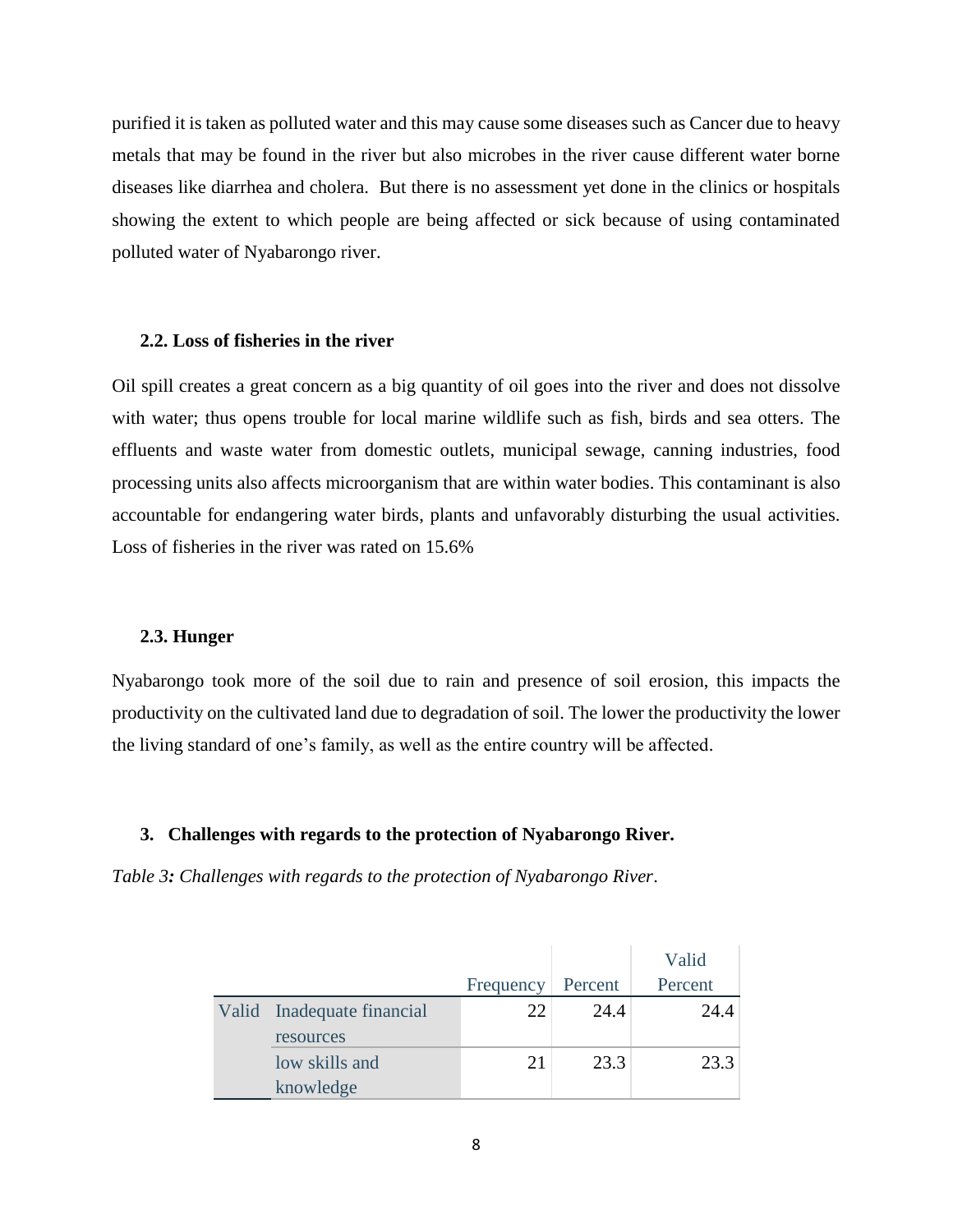

Figure 5**:** Challenges with regards to the protection of Nyabarongo River.

Most the people in the local community are not involved in the protection of the river as it was revealed on the rate of 51.1% whereas others face the problem of financial issue 24.4%, while other part of interviewee said that they face a challenge of low skills for river protection 23.3% and few number of interviewee 1.1% said that they do not face any challenge in protection of Nyabarongo river.

#### **Recommendations to**:

- The government:
	- $\checkmark$  Establishment of catchment management plan in maintaining the river basins
	- $\checkmark$  Digging terraces and planting trees where necessary, this may not be necessary to plant not only around Nyabarongo river but also anywhere else nearby water body.